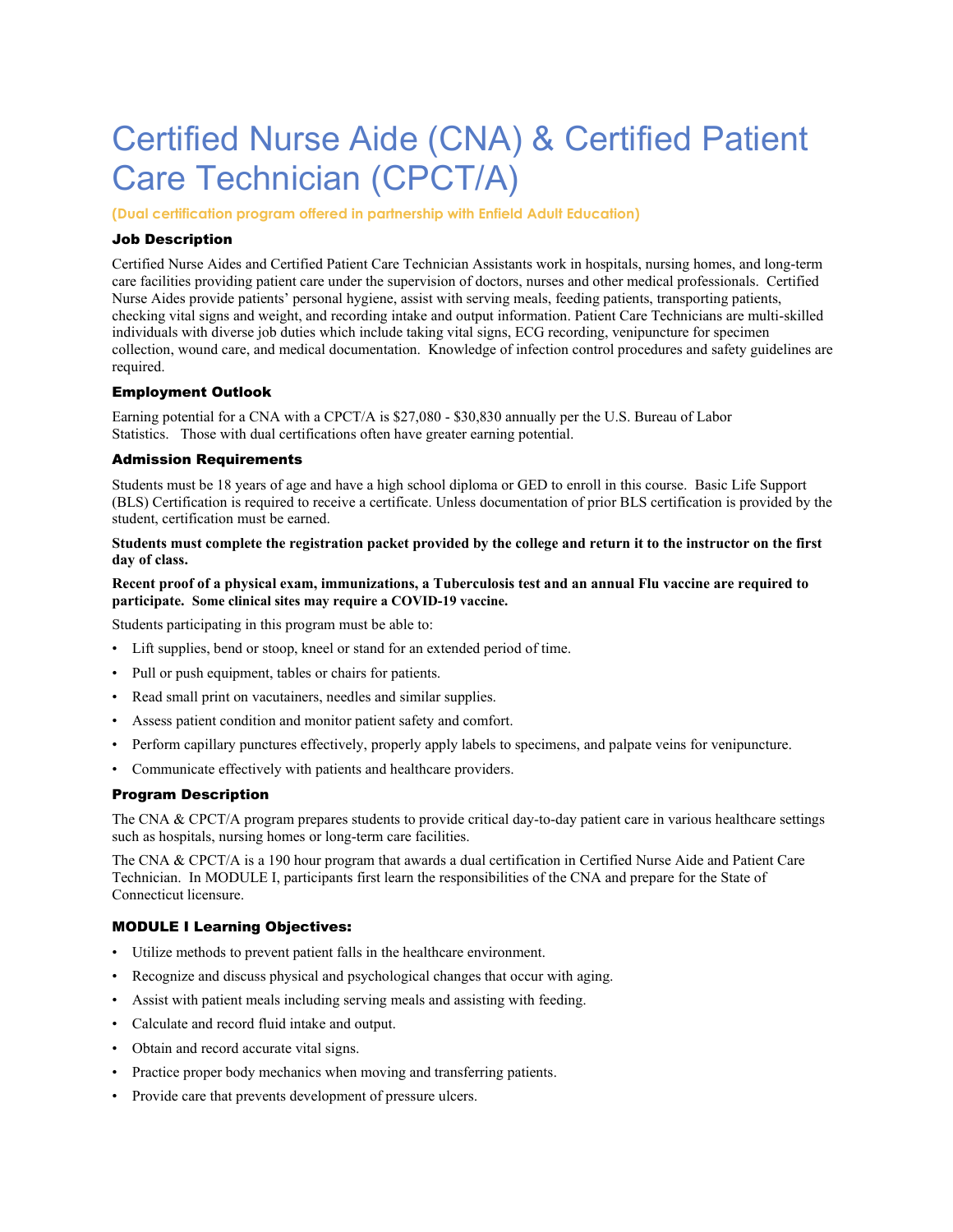- Provide hygiene and grooming for the patient.
- Assist with oxygen administration.
- Make open and closed beds.
- Assist with bladder and bowel elimination.
- Collect specimens for diagnostic and lab testing.
- Provide end of life care as dictated by care plan.
- Assist with restorative care.
- Safely care for patients with confusion, dementia, mental health problems and physical limitations.

Upon completion of MODULE I, students will complete MODULE II to prepare for the National Healthcareer Association exam credential.

# MODULE II Learning Objectives:

- Provide basic patient care, monitor and report on patient needs as well as provide preparations related to phlebotomy and ECG.
- Perform advanced patient care skills such as skin care, feeding tube care, catheter care, and specialized respiratory procedures.
- Demonstrate patient safety and infection control procedures according to industry standards.
- Perform aspects of EKG monitoring including identification and resolution of artifacts, identification of arrhythmias, and appropriate response to cardiac emergencies.
- Perform basic aspects of phlebotomy, including collection and processing of specimens and advanced diagnostic electrocardiography such as stress testing and Holter monitoring.

# MODULE III Learning Objectives:

# Basic Life Support:

- Learn how to perform CPR, use an AED, and relieve an obstructed airway in adult, child and infant patients.
- Learn critical thinking and problem solving skills.

# Essential Job skills & Career Development:

• Develop a resume and cover letter.

Learn essential interviewing skills and soft skills to secure and retain employment.

• Engage in mock interviews to practice your skills.

The CNA State of Connecticut exam and the CPCT/A national certification exam offered through the National Healthcareer Association (NHA) are included in the program.

This program is SNAP approved.

# **Participants are expected to wear white scrubs to class, as well as bring a stethoscope, a blood pressure cuff, and a watch with a second hand to class.**

IMPORTANT: If you are currently a Certified Nurse Aide (CNA) and are seeking to earn the Patient Care Technician Assistant certification, you may be waived from MODULE I with proof of CNA certification.

# Participants must complete the following to achieve dual certification:

- Certified Nurse Aide course
- Patient Care Technician course
- Basic Life Support Certification (or proof of prior certification)
- Essential Job Skills and Career Development course (See page XX for details)

Please be advised that if you have been convicted of a felony, you may not be eligible for clinical experiences, internships, externships, or certifications associated with certain Healthcare Career programs. Those with previous convictions may also find it difficult to secure employment within a healthcare setting.

## Time Commitment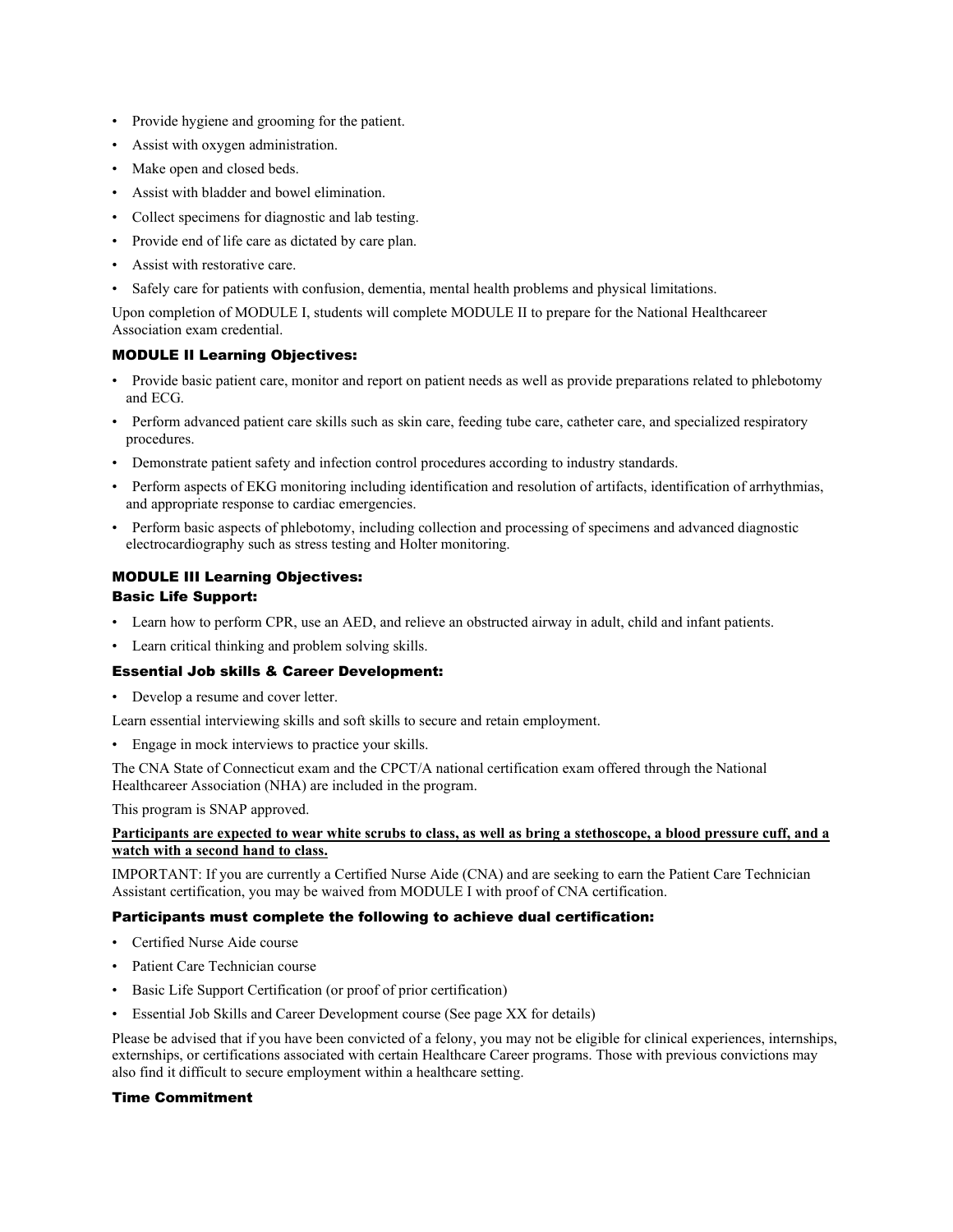This 5-month program includes the 100 hour CNA course, the 90 hour CPCT/A course, a 4.5 hour Basic Life Support certification course, and a 14 hour Essential Job Skills and Career Development Course.

#### MODULE I

CRN: 1393/1394 HMED M7212 Course Orientation: March 3, 4:00 p.m. at Enfield Adult Education Room D204 Course Dates: March 7 to April 21, 2022 Days: Monday, Wednesday in classroom and some Friday, Saturday, and Sundays in clinical setting Times: Monday and Wednesday 5:00 p.m. to 9:00 p.m.; Friday, Saturday, Sunday TBA Location: Enfield Adult Education Call 860.253.3034 for a detailed schedule. Clinical Orientation (1): Clinical Dates: Please see Enfield Adult Education website for Clinical Dates. Instructors: TBA Locations: Enfield Adult Education (124 N. Maple St., Enfield), Parkway, and Evergreen Health Center

#### MODULE II

CRN: 1380/1381 HMED M7209 Dates: May 17 to August 17, 2022 (no class 7/12, 7/13) August 17th class will meet 6:00 p.m. to 8:00 p.m. Time: Tuesdays, 5:30 p.m. to 9:30 p.m., Wednesdays 6:00 p.m. to 9:00 p.m. Instructor: Amy Koehler Location: Asnuntuck Community College Rooms: Wednesdays LRON Tuesday 226 (on campus) Instruction type: HYBRID

#### MODULE III

Basic Life Support CRN: 1237/1238 HMED M7214 Date: June 6, 2022 Time: 7:00 p.m. to 8:00 p.m Instructor: Lisa Shelanskas Instruction type: HYBRID (clinical on campus)

## Essential Job Skills and Career Development Schedule: Student selects the class at time of registration

*HYBRID: This type of course delivery includes on-site and online instruction (combination of LRON and on campus or ONLINE and on campus) Blackboard use is the same as online or LRON.*

#### Payment Information

Total cost including the CNA course, CPCT/A course, Basic Life Support course, textbooks, licensure exams, U-Pass transportation fee, and the Essential Job Skills & Career Development course is **\$2,977**. Payment plans are available for students. Students must drop at least 1 day prior to the start of the program in order to receive a refund, if you are on a payment plan the \$25 payment plan fee is non-refundable.

#### Contact Information

For more information or to register please call 860 253-3028 or email [schampagne@asnuntuck.edu.](mailto:schampagne@asnuntuck.edu)

**Notice of Non-discrimination:** Asnuntuck Community College does not discriminate on the basis of race, color, religious creed, age, sex, national origin, marital status, ancestry, present or past history of mental